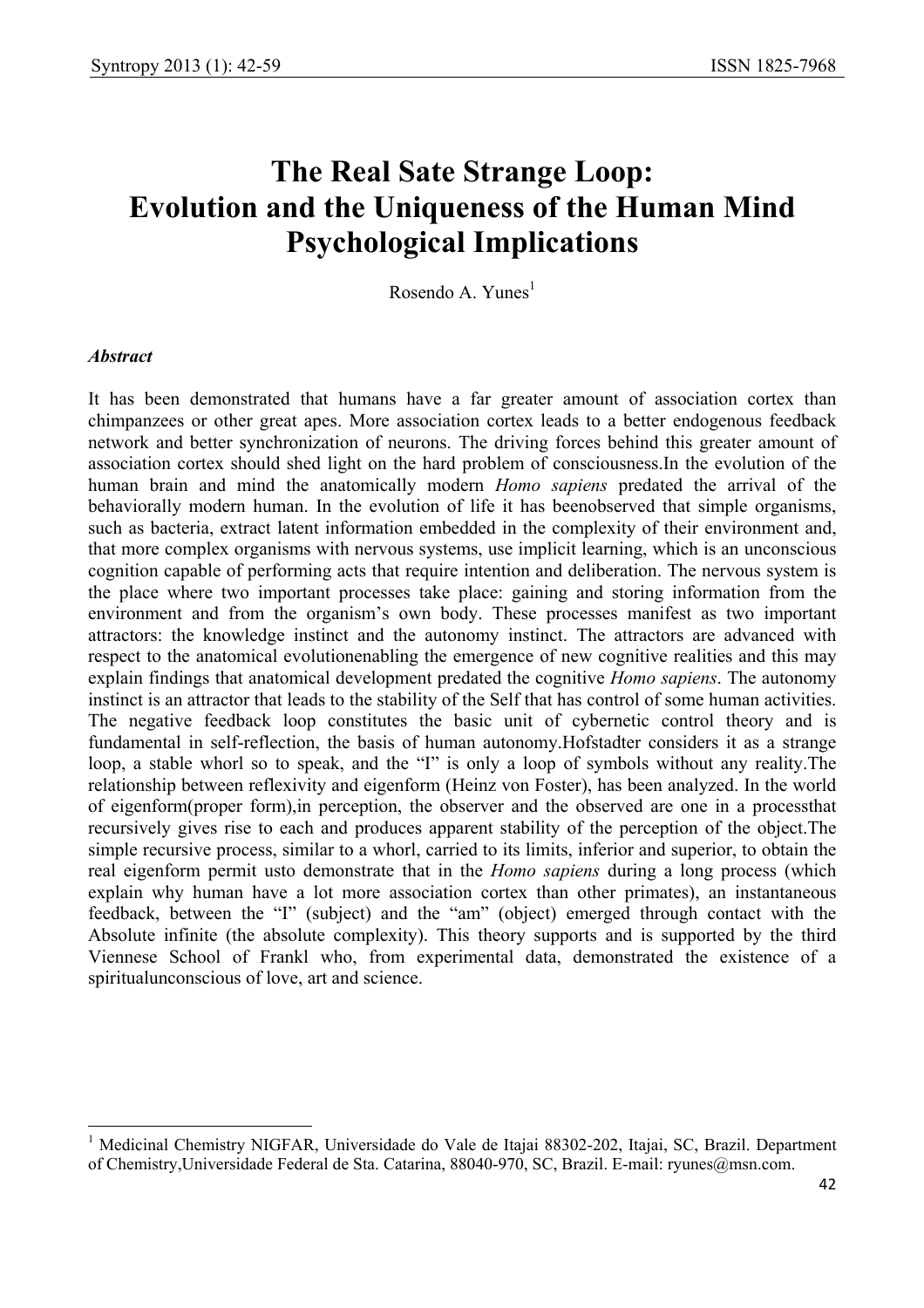# *1. Introduction*

The evolution of human cognition is recorded in more fossils and archeological records than in the case of other comparable primates. Recently, studies comparing humans to chimpanzees revealed that the evolution of the human brain was not merely a matter of enlargement, but involved changes at all levels of organization (Preuss, 2011).

Over the past 20 years, the methods available for studying the brain have improved enormously. Thus, it has been possible to demonstrate that whereas the primary sensory and motor regions of humans are, in absolute terms, very similar in size to those of apes, humans have a far greater amount of association cortex (Preuss, 2011). It is an important fact that humans have a lot more association cortex in absolute terms than chimpanzees or other great apes (Preuss, 2004).

More association cortex leads to a better endogenous feedback network (Augustenborg, 2010) and also to a better synchronization of neurons, which most neurobiologists assume is generated by feedback (Koch and Crick, 1991).

More important is the fact that the driving forces that enabled the emergence of this greater amount of association cortex and the human consciousness must shed some light on Chalmers'sconcept of the "hard" problem (Chalmers, 1995). The aim of this paper is to discuss this "hard" problem of consciousness and its important implications in psychology and psychotherapy.

Chalmers, based on Wheeler's (Wheeler, 1998) theory that information is fundamental to the physics (it from bit) of the universe and understanding that information has two basic aspects (a physical aspect and a phenomenal aspect), suggests that these two basic aspects explain the emergence of experience from the physical.

According to Chalmers, when in the consideration of the world the intrinsic nature of physical entities is left aside, all is a pure causal flux with no properties for the causation to relate. If it is accepted that intrinsic properties exist, the properties that causation ultimately relates are themselves phenomenal properties. Thus, we may say that phenomenal properties are the internal aspect of information and understand how experience might have a subtle kind of causal relevance in virtue of its status as the intrinsic nature of the physical. These thoughts are considered by Chalmers as metaphysical speculations.

However, we know that all hypotheses have an implicit metaphysics (Yunes, 2005). Chalmers considers that the internal aspects of information could be at the same time the decoder of this information. The internal aspect of information is its meaning, the significance that codifies. If information is fundamental for the physics of the universe and human consciousness is a unity and totality in itself that can decode, interpret and govern this information, with free autonomy, the ontological gap between them is very profound and needs an adequate scientific and metaphysical explanation.

The aim of this essay is to discuss the "hard" problem of consciousness based on: i) an ontological interpretation of the reality considering information fundamental to the physics of the universe and logic-mathematics structures as an important part of this information. Thus, logic-mathematics arguments are fundamental to prove some arguments;ii) theories according to which living beings are dynamic complex systems self-organized by information; and iii) the method that we have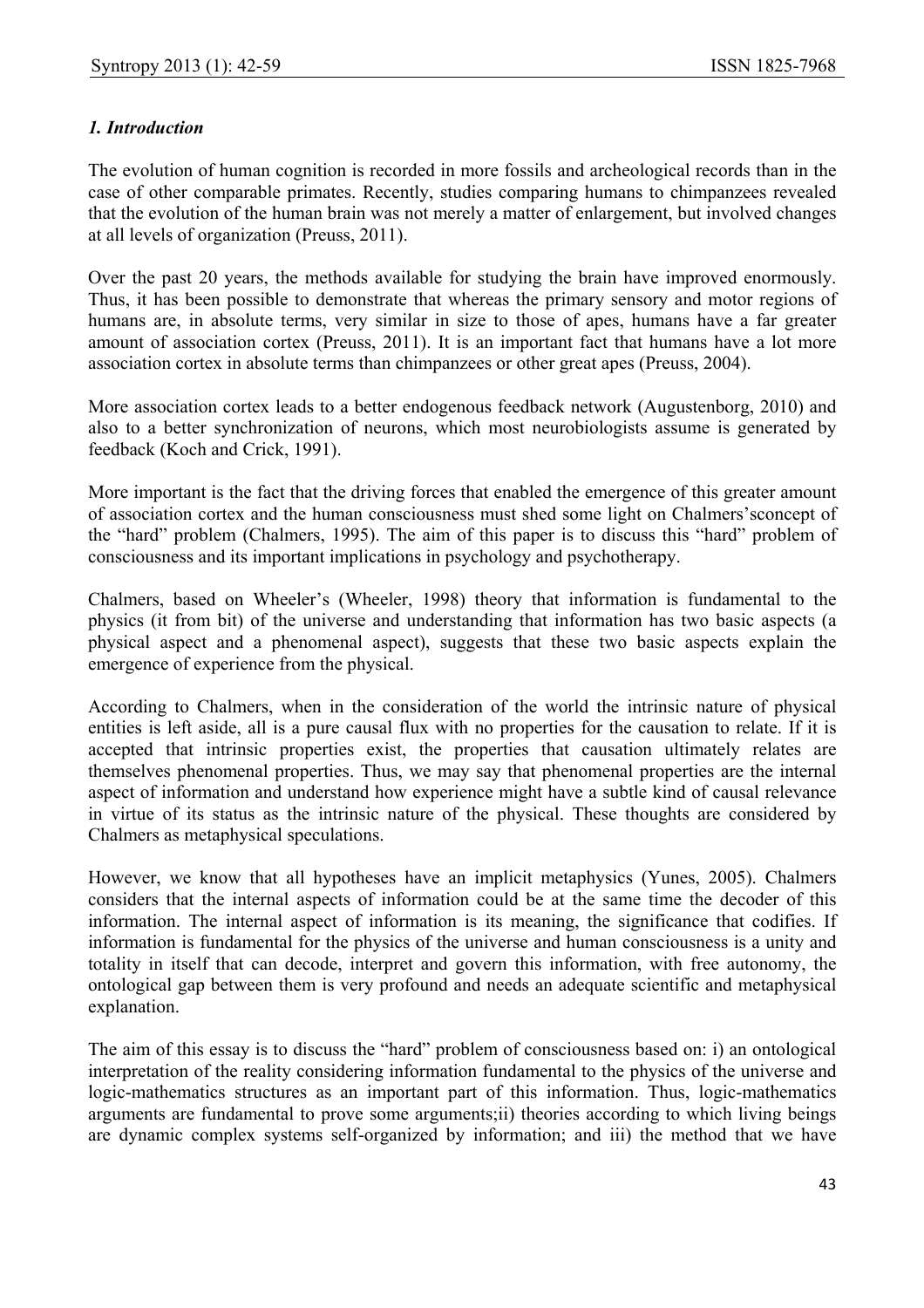denominated "ontological reductionism" which aims toward coherence between the nature of systems and their parts and between biological systems that are evolutionarily related.

#### *2. The evolution of the human brain and mind*

The analysis of the evolution of the human brain and mind permits us to observe some important facts that have not been interpreted adequately in the light of new knowledge. In this context it is possible to note:

- − that the emergence of the anatomically modern *Homo sapiens* considerably predated the arrival of the behaviorally modern human;
- − that the skull of *Homo heidelbergensis*from Ethiopia shows that it had reached virtually its modern degree, for language,by about 600 kya. Thus, the anatomical structure for language had been achieved half a million years before we had any evidence that the species of the *Homo* genus were using language or speaking;
- and how the large morphological brain, relative to the body size, was formed over a relatively short evolutionary time.

#### *3. The emergence of anatomically modern Homo sapiens long before their modern behavior*

The end of the Pliocene and the beginning of the Pleistocene was marked by the appearance of th*e Homo* clade. This new linage had a large brain and body with respect to the preceding hominids. The almost complete skeleton of the Turcana boy from 1.6 myr ago, revealed an unprecedented leap in bodily structure (Lee and Wolpoff, 2003; Tattersall, 2002).

Throughout the following Pleistocene period, the *Homo* brain size increased significantly. This increase was not related to a mean change in the body mass and was one of the most significant occurrences in the Pleistocene (Hawks et. al., 2000; Ruff et. al., 1997). The increase was from 600- 650 cm<sup>3</sup>(1.8 myr) to 1400 cm<sup>3</sup> (200 kyr).

Based on different types of experimental data available it is possible to conclude that the brains of our ancestors rapidly increased in size, especially over the last one million years from 500-800 cm<sup>3</sup> in the case of *Homo habilis* to 1200-1400 cm3 in modern *Homo sapiens* (Kaas, 2005). Compared with this period the emergent *Homo sapiens* evolved very quickly overapproximately 150-60 thousand years.

A clear conclusion that can be drawn from the fossil and archeological records is that the human brain increased by approximately a factor of three without any important change in human behavior. Tattersall(2002) commenting on the predominance of the *Homo sapiens* over the *Neanderthals,* that flourished from something over 200 kyr ago to around 27 kyr ago and had brains as large as our own*,* wrote: "The conclusion thus seems ineluctable that the emergence of anatomically modern *Homo sapiens* considerably predated the arrival of behaviorally modern humans" and also that "Human beings of essentially modern body structure are presumed to have become established in Africa at about 1.8 myr ago".

Supporting this opinion the newly excavated *Australopithecus sediba*fossils dating back nearly two million years ago have a mixture of some features of primitives of the genus *Australopithecus* with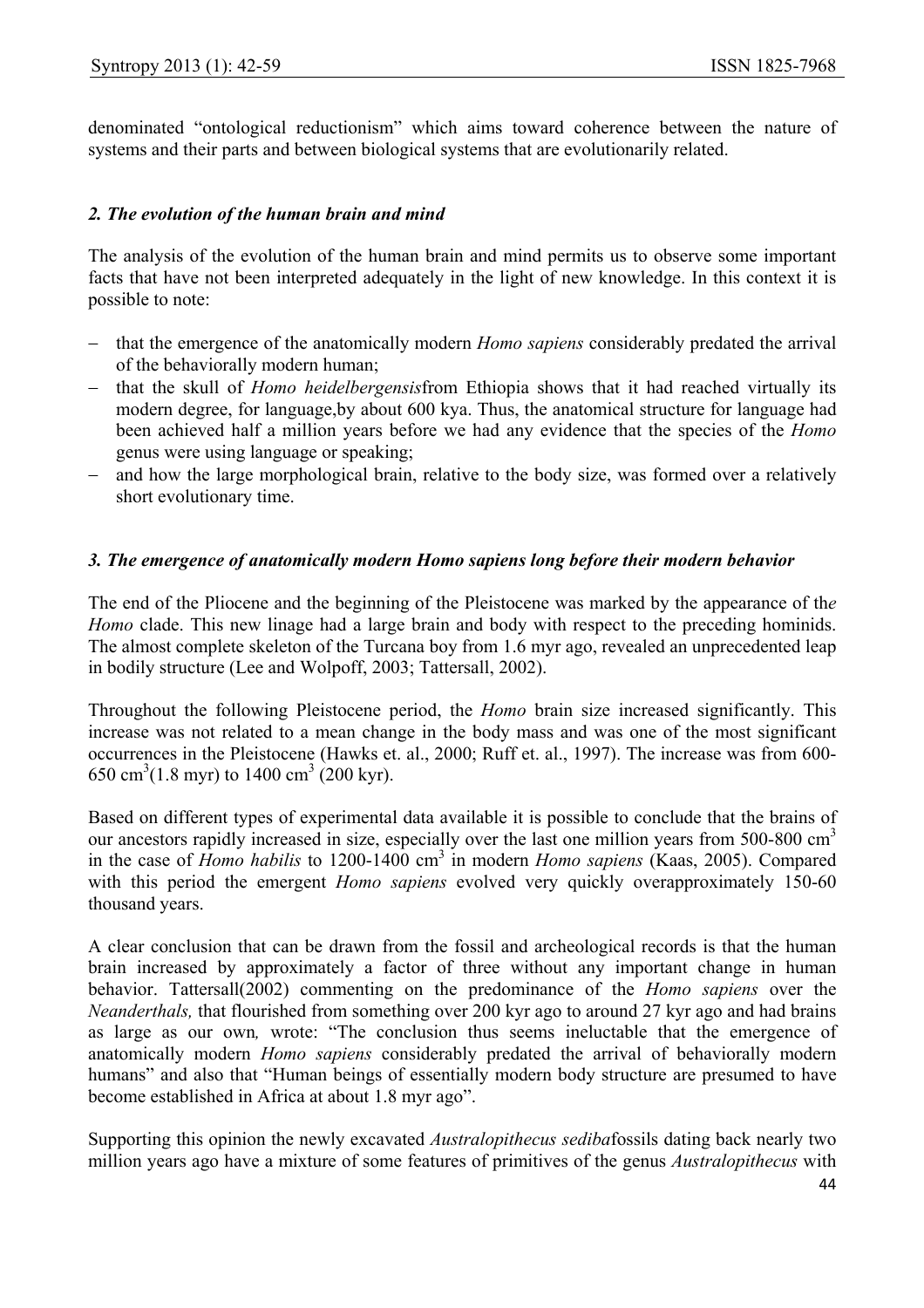others more closely resembling those of *Homo* (Kivell et. al., 2011; Pickering et. al., 2011). Different interpretations regarding this new discovery have been proposed.However, some facts are clear.

The pelvis is short and broad like a human pelvis. Many researchers had previously associated the development of a human-like pelvis with the enlargement of the brain, but in *A. sediba* the brain was still small. The researchers reported that the fingers were curved, as might be seen in a creature that climbed trees. But they were also slim and the thumb was long, more like a *Homo* thumb, so the hand was capable of using tools.However, no tools were found at the site.

Like the pelvis and the hands, the fossilized skull suggests some reorganization in the hominin brain with an expanded part linked to higher cognitive functions in humans, such as the origin of language.

On the other hand, humans have a special anatomical structure for language. In non-human primates the larynx is high in the neck and the pharynx is consequently short, whereas in adult humans, the larynx lies low in the neck lengthening the pharynx and increasing the potential for sound modulation. The skull of *Homo heidelbergensis* found in Ethiopia shows that it had reached virtually its modern degree by about 600 kyr ago.The appropriate structure for language had been achieved half a million years before we have any evidence that the *Homo* were using language or speaking. Thus, Tattersall makes a strong point: "we have to conclude that the appearance of language and its anatomical correlates was not driven by natural selection, however beneficial these innovations may appear in hindsight to have been".

To summarize, a fundamental question in the human brain-mind evolution is that anatomically modern characteristics preceded modern behavior. This important question needs to be addressed. How could this have come about? What were the driving factors? What relationship exists between the driving factors and the emergence of the human mind?

It is reasonable to interpret these issues in the light of one important factor in evolution, that is, selforganization. The self-organization phenomena can be found everywhere in the world and especially in living organisms which are complex dynamic systems.

## *4. Self-organization, latent information and implicit learning*

It is known that the human brain is a very complex dynamic system with a cerebral cortex of around  $10^{11}$  neurons and  $10^{14}$  synapses and in relation to ontogeny the correct wiring diagram would be almost impossible to arrive at out of all alternatives if all were equally likely. Thus, in the context of ontogeny the self-organization of neural systems must be usedto handle their complexity (Mainzer, 1997). To comprehend this process of self-organization it is necessary to observe its long history. Van den Noort et al. (2005) consider that at the elementary level of biological organization, cellular structures appear to have immediate knowledge of remote actions in the system, thereby enabling the emergence of the spontaneous long-range cooperative organization in bio-molecules and membranes, in dendritic networks of cortical neurons and in colonies of single-celled organisms such as bacteria.

On studying the simplest of all organisms, bacteria, Ben-Jacob et al. (2006) report an important finding: some modes of behavior might reflect underlying (primitive) elements of biotic cognition.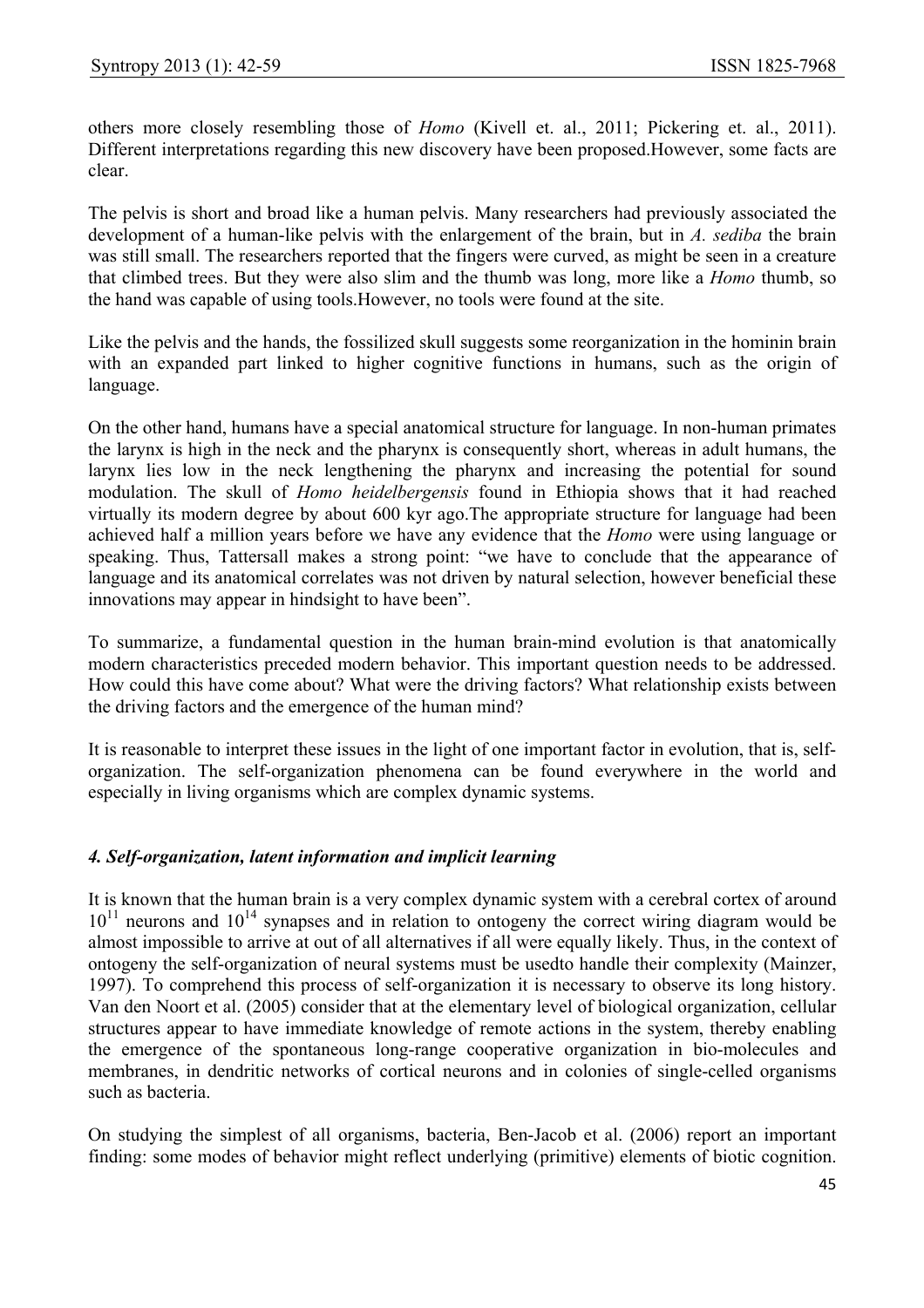Bacteria are not the solitary, simple organisms they are considered to be. Certain bacterial species self-organize into complex colonies of  $10^{10}$  members. The bacteria use several methods of biochemical communication and the colonies can change their spatio-temporal organization to adapt to changes in the environment.

The authors also make an important suggestion: that besides "negative entropy", organisms extract *"latent information"* embedded in the complexity of their environment. Latent information refers to the non-arbitrary spatio-temporal patterns of regularities and variation that characterize the environmental dynamics.

Ben-Jacob et al.(2006) affirm that the most fundamental aspects of these biological systems is that they can use internally stored relevant information relating to the self-design of their own engineered self-organization.

Hameroff (1996) considers that the cytoskeleton organizes intelligent behavior in eukaryotic cells. The cytoskeleton and its microtubules and other constituents are interlinked by way of a variety of microtubules associated with proteins to form a dynamic network, which defines cell shape and function. Numerous types of studies link the cytoskeleton to cognitive processes.

After several years working on the subject Shapiro (2006) affirmed that cells are cognitive entities possessing great computational power and formulated two important findings: i) that all aspects of cellular biochemistry are subject to computational regulation; and ii) that the molecular interactions (complementarity) relating to genome function are intrinsically computational (i.e., they involve multiple inputs that need to be evaluated algorithmically to generate the appropriate cellular outcome).

These considerations lead Shapiro (2007) to affirm that 40 years of experience as a bacterial geneticist have taught him that bacteria possess many cognitive, computational and evolutionary capabilities unimaginable in the first decades of the  $20<sup>th</sup>$  century, and to suggest that we revise our basic ideas regarding biological information processing and recognize that even the smallest cells are sentient beings.

Commenting, on recent advances in our understanding of the design principles of biological networks, Alon (2003) states that the discovery of good engineering principles in biochemistry circuitry is surprising. Three of the most important of these are: modularity, robustness and recurring circuit elements.

The findings of Shapiro and Alon demonstrate that the organization associated with cellular biochemistry and the genome is computational or follows engineering principles that signify basically logic-mathematics. This is coherent with the immanent logic mathematics constitutive of the world and the dynamics of the environmental variations.

In more complex organisms Jablonka and Lamb (2006) regarded the emergence of the nervous system as a major transition because it "not only changed the way that information was transmitted between cells and profoundly altered the nature of the individuals in which it was present, but also led to a new type of social and cultural heredity based on the transmission of behaviorally acquired information".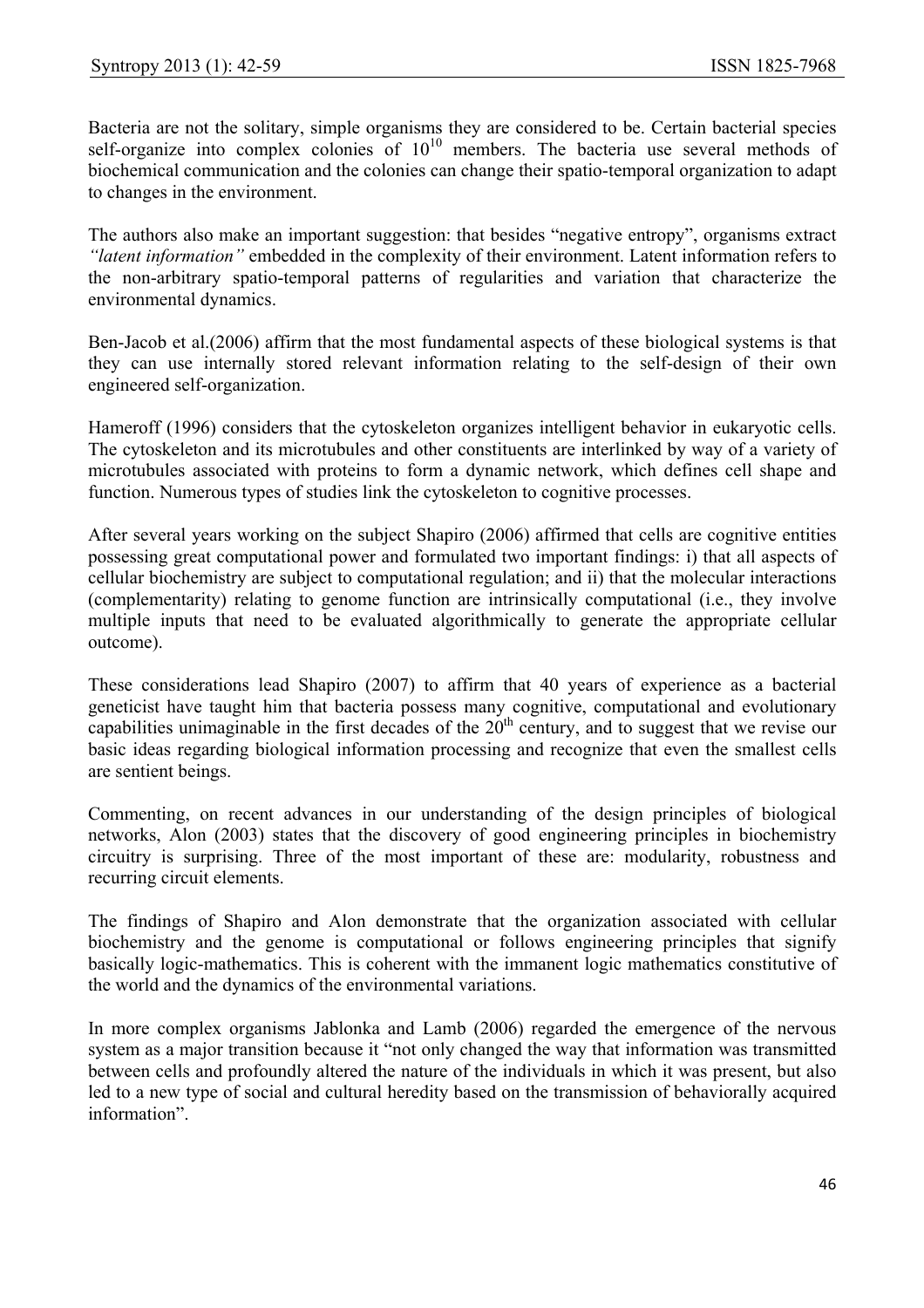The capacity of bacteria in more complex organisms was assumed by the nervous system where the existence of *implicit learning* was observed, which is a fundamental process, one that lies at the very heart of the adaptive behavior repertoire of every complex organism (Reber, 1993).

Implicit learning produces a tacit knowledge base that is abstract and representative of the structure of the environment. Such knowledge is optimally acquired and can be used to solve problems and make decisions regarding a novel stimulus (Reber, 1989). It is accepted that unconscious cognition seems to be capable of doing things that require intention, deliberation and conscious awareness and subliminal learning (Seitz and Watanabe, 2003).

Implicit learning is a basic process that has played an important role in the grand evolutionary scheme. An organism that has the facility to extract information from the complexity of the structures and organisms of the environment and use this information to guide its actions is going to have an important advantage over organisms without this facility.

Implicit learning is at the origin of core system 1 which is an approximate representation of numerical magnitude and of core system 2 which is the precise representation of distinct numerical magnitude. Feigenson et al. (2004) provides evidences that these two systems *are present in human infants and in other animal species and therefore do not emerge through individual learning or cultural transmission. These systems account for our basic numerical intuitions and serve as the foundation for the more sophisticated numerical concepts that are uniquely human.*

## *5. The attractors of the evolution of the human mind*

It has been demonstrated that living neural networks do, in fact, organize into a state where many attractors exist. An attractor network is made up of neurons with excitatory interconnections that can settle into a stable pattern of firing.Simulations indicate that attractors can be used to store information. These attractors are important for long and short-term memory, for attention and for decision making.

It has been observed in a previous paper (Yunes, 2005) that the fundamental function of the nervous system is related to two important processes, that is, gaining and storing information: a) from the environment, and b) from the organism's own body.

During evolution it is possible to observe in living organisms that these two processes arrived at a point in which two predominant attractors manifest: one that has been called **knowledge instinct**(Perlovsky 2006), and the other **autonomy instinct.** The first was described mathematically as the maximization of the similarity between concept-models and the world and the second as the maximization of the similarity between concept-models and the self, the identity, the selfhood.It is the principle of identity to obtain a complete autonomy. These instincts are internal forces that stimulate evolution, being **stable attractors** of vital importance to survival.

Interestingly, these two attractors, in a sense, were observed by Jung as **archetypes**: the archetype of the self and the archetype of the smaller numbers. The archetypes are, as such, *a priori* principles of organization, they are self-generating"forces of nature" (McDowell 2001). Supporting our theory is the opinion of McDowell that each archetype-as-such can be defined precisely in terms of mathematics.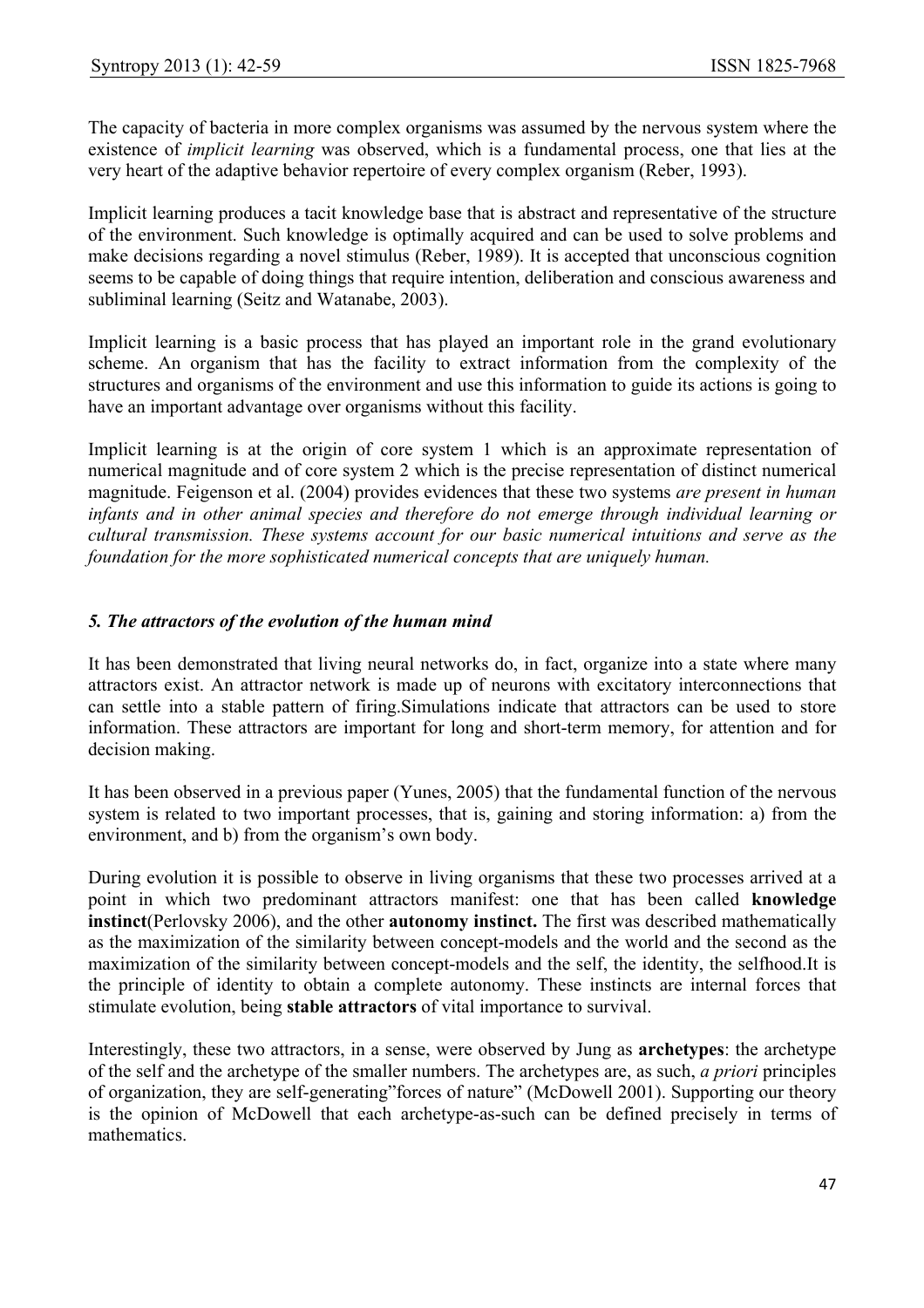The archetype of the self is, according to Jung, the most important of all. The creation of the self is a process of individuation where all the aspects are brought together as one. The archetype of smaller numbers is so ancient that it predates humanity itself, and is carried in the heritage of creatures even as primitive as insects (Robertson, 1995).

The attractors are advanced with respect to the evolution of new anatomical development and organization of the communication in order to enable the emergence of new cognitive realities and so it is possible that the anatomical development predated the behavior of *Homo sapiens*.

Evolution via this mechanism is also clearly observed in human language which was mediated by deep grammatical structures which are inaccessible to conscious introspection (Chomsky, 1975). In this case the brain must contain a recipe or "program" that can build an unlimited number of sentences from a finite list of words. The program is a mental grammar that is innate and the same for all humans. This explains the readiness with which children learn language (Chomsky, 1975).

## *6. The big morphological brain formed over relatively short evolutionary time*

Zhang et al. (2011) observed an unexpected accelerated origination of new genes which are upregulated in the early developmental stages (fetal and infants) of human brains relative to the mouse. According to Lahn et al. (2004), the remarkably fast evolution of the human nervous system has a salient molecular correlate, i.e., accelerated evolution of the underlying genes.

The knowledge instinct as an attractor led the hominids, in their effort to survive, to apply their mathematical (arithmetic and geometric) and logic sense while working with the shape, size, distance, motion, constitution and weight of materials.They must have applied some concepts regarding the use of stones thrown as missiles, or bones and pieces of wood used as clubs or simple spears, in the most efficient possible way. Likewise, they must have known how to produce and use stone hammers and anvils as powerful bone-crushers and to gain access to hard-skinned fruits and nuts, and to use stone-cutting tools for the processing of animal carcasses.

All of these activities involve goal-directed cognition, associated with the evolutionary role of dopamine, and according Hills (2006) they are born out of mechanisms initially evolved in the service of foraging-and feeding-related behaviors and are probably an important factor in the relatively fast evolution of the human brain.

## *7. The emergence of self-reflection and uniqueness*

An attractor is a state towards which the wholly dynamical system may evolve, starting from certain conditions. The existence of a strange attractor in hominization, starting from 60 million years ago, has been indicated. The autonomy attractor is related to the logic-mathematics structure: "the principle of identity" and leads to the constitution of the selfhood, the identity of a person.

This process of constitution takes place in a conscious mind when it turns to itself. This is a kind of negative feedback that helps to maintain the stability of a system in spite of external changes.

The negative feedback loop constitutes the basic unit in cybernetic control theory.This mechanism of control in physical and biological dynamical systems works by way of the output of information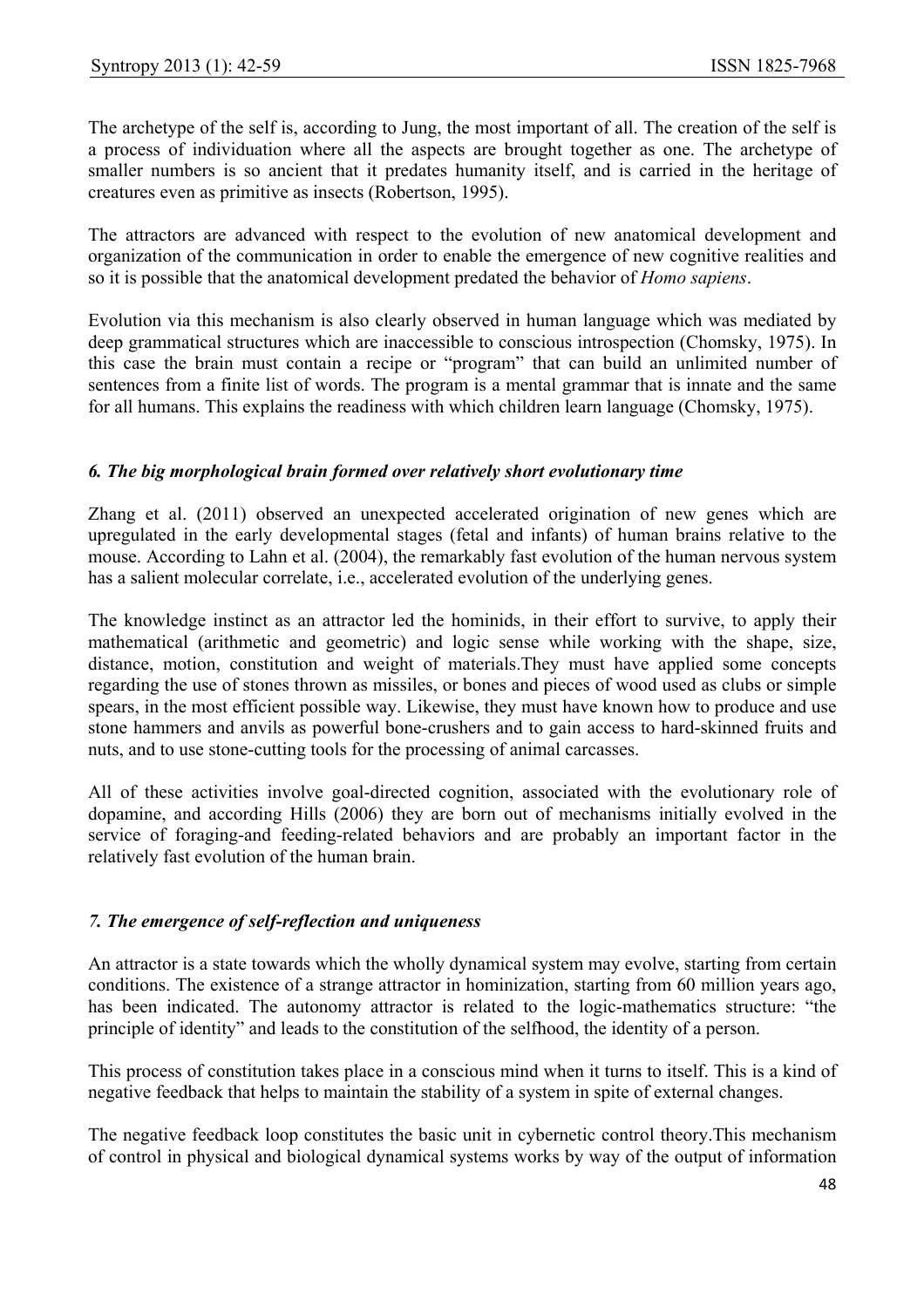or a signal that is looped back into the system to achieve some kind of steady state to compute, compare or correct this output.

Feedback is the basis of self-organization and of life. Thus, feedback enables homeostasis which maintains the internal stability of the organisms in relation to changes in the environment.Thus, homeostasis is fundamental for survival. The negative feedback shows clearly that the effects appear before the cause.Some of them must be related to the attractors which can explain the anatomical development prior to modern human behavior.

In the dynamic of the nervous system Freeman (1999) distinguishes three kinds of stable state, each with its own type of attractor: a point, a cycle and a chaotic attractor. However, in order to explain the unity of consciousness, he proposes another level of hierarchy in brain function, the hemispheric attractor, that is, a global operator supported experimentally by the high level of covariance in the EEGs simultaneously recorder from the bulb and the visual, auditory, somatic and limbic cortices of animals and from the scalp of humans.

Interestingly the maximal coherence appears to have zero phase lag recorded over distances of up to several centimeters between sites and even between hemispheres.Freeman affirms that a coherent activity with nearly zero time lag is unknown.

Feedback control in the human nervous system was indicated in the 1920s by Bernstein. Any movement of our arm is guided in its trajectory and speed. This is possible because there is a continuous dialogue, via feedback, between the senses, the brain and the arm, so the trajectory and the speed are adjusted as the motion proceeds.

Feedbacks guided for the two indicated attractors and using the implicit learning could explain the important fact that humans have a lot more association cortex than chimpanzees or other great apes. The negative feedback loop constitutes the basic unit in cybernetic control theory. However, the propagation of the information around the feedback takes a finite time and for this reason a discrepancy always appears between the reference and input values.

Considering the data on primate evolution and the above-mentioned aspects, it is possible to assume the existence of a fundamental stable state toward which is guided by its attractor in the evolution of the human mind *the autonomy instinct that manifest in the brain as self-reflection or identity attractor*. The different species of the genera *Australopithecus* and *Homo* manifest an evolution process where the zero time lag, the real strange loop, was still not obtained.

Thus, the strange loop is so because it was guided by the identity attractor (the mathematical principle of identity) where the reference perception should be equal to the input reference. The fact that the reference perception should be equal to the input reference requires an instantaneous or similar feedback (loop) between the center that generates the information and the receiver.

The most elemental analogous characteristic, to explain the coherence between the parts and the system, is a single-particle quantum interference.This interference involves a circular feedback where the particle can travel through two slits at the same time and then interfere with itself.

In Wheeler's classic delayed choice experiment the particles seemed to"know" that the second slit was open, or may be said to be "conscious" of the opening of the second slit.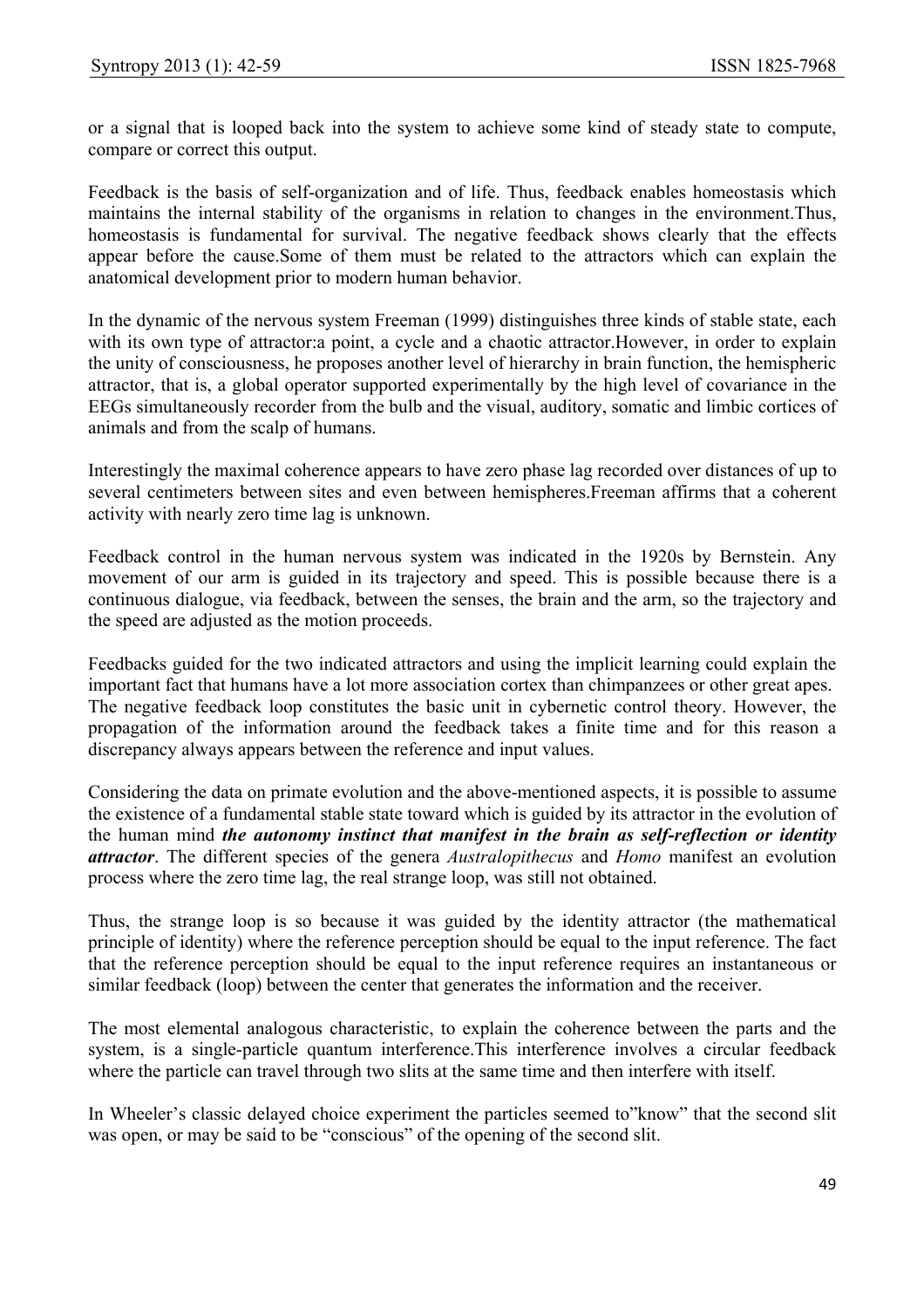This duality wave-particle, which is strange, could provide some explanation of why objects seem to be in two places at the same time, communicate instantaneously across long distances and appear to the human mind to be subject and predicate at the same time when we say "I know that I know".

A similar concept regarding the elemental analogies of consciousness was proposed by Reinis (2007) when he explains that the Pauli principle signifies that the electrons "feel" the presence of other electrons at a certain distance and respond to them and, thus, they approach the human subjective feeling of consciousness. The communication ability also represents the most basic unit of consciousness and Reinis affirms that "The explanation of consciousness lies in communication between electrons" and that "Subjective consciousness is a component of the mind and arises from the same electron sensitivity and other functions of the electrons, such as their translocation".

Reinis et al. (2005) indicated that all electrical phenomena taking place outside or inside the brain cells represent a powerful source of subatomic particles in contact on a quantum level. This whole conglomerate is called RHS and is, perhaps, a non-local phenomenon where all moving electrons interact. Thus, they act as a quantum computer in the interaction of RHS with the brain structure which at the same time creates the RHS.

In this theory the fundamental explanation lies in self-reflection which is, as we will see, analogous to the self-interference that allows for individuality and apparent duality. However, it is clear that the entanglement of photons, electrons, molecules, etc., where they share the same quantum state, is also an important elemental characteristic of consciousness. These aspects satisfy the necessary coherence between the system and its parts as required by the ontological reductionism.

It is very important to note that single-particle two slit interference was demonstrated in macroscopic scale by Couder and Fort (2006). These scientists observed that a droplet of silicon oil of around 1 mm and the surface wave packet it emits, which should be thought of as one entity in an experiment similar to the slits in the original double-slit experiment, interfered with its own reflections.

It was shown by Coulder et al. (2005) that a droplet can bounce indefinitely on a vertically vibrated bath of the same fluid. Near the Faraday instability threshold this bouncing becomes subharmonic and the drop emits a localized Faraday wave packet. A bifurcation occurs by which the drop becomes spontaneously self-propelled and moves on the liquid surface at constant velocity. They called the moving drop dressed with a wave-packet it emits a "walker" and it is a "symbiotic structure".

Interestingly, the above-cited authors noted that a given droplet passes through one of the slits or through the other. However, its associated wave passes through both slits and the interference of the resulting waves is responsible for the trajectory of the droplet.It is important to note that the wave can travel alone without the droplet. The waves which are the bearers of the information may create a special informational field, which we will analyze below. The waves guide the droplet and the trajectory is defined interactively by a type of dynamical echolocation.

Coulder and Fort comment "We showed in the simulation how this wavelike behavior of particle trajectories can result from feedback of a remote sensing of the surrounding world by the waves they emit. This phenomenon gives the walking droplet a kind of nonlocality since it evolves in a medium affected by waves it emitted in the past". This also demonstrates the elemental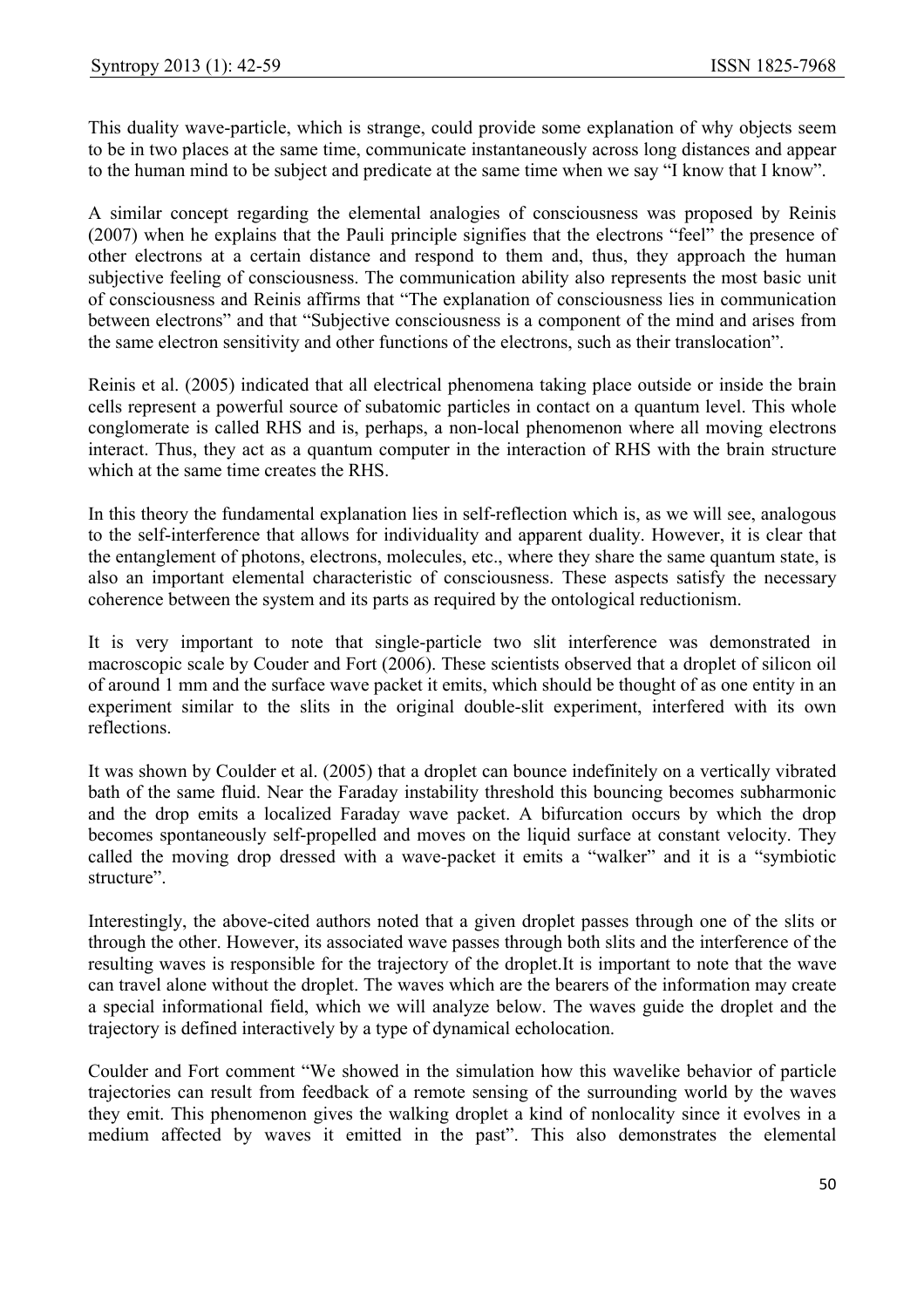characteristics of consciousness as nonlocality, sensing of the surrounding world and interaction with the past.

Tschacher and Rössler (1996) indicate that the self produces order (the experience of "identity") and thus:i) the self evolves if cognition is applied to cognition, ii) the self as identity of an individual is an attractor; and iii) the self is maintained by continuous recursion. Therefore, according to these authors a structure or entity that we can call "I" does not exist.

Hofstadter (2007) considers a video screen showing itself, showing itself… as similar to consciousness being aware of itself, being aware of itself… and Gödel's thought that a mathematical formula - a statement about a number - can itself be represented by a number, which is a self-referential capability and signifies that mathematics can say things about its own structure, suggests that this strange loop is similar to what is going on in human thought.

According to Hofstadter, a mind is a near-infinitely extendable self-referential loop of symbols that has the hallucination of being an "I". Thus, the "I" is only a loop of symbols without any physical reality.

Corballis (2011) considers that recursive thinking is fundamental to define the mind. Recursive thinking is the ability to think about thinking. He indicates mental time travel, to imagine past events within current consciousness as recursive and a basis both of memory and fiction.This permits the ability of imagining the state of mind of others imagining your state of mind. The theory of mind allows the development of language.

Damasio(2012) suggests that when the unconscious mind begins to receive images of disposition and feeling of emotions, it establishes itself self-referentially to make itself a conscious mind.

All of these theories coincide in that some kind of recursive or strange loop, that is self-referential, explains the essence of the consciousness. However, no one explains what could be the basis, the ontology of this strange loop.

However, this kind of reductionism has two problems: i) how can recursion decode the information if it remains within the same level of information? and ii) how can recursion unify, for example, in visual processing, the first step of extraction of the object features, such as color, velocity, size etc., when the extraction occurs in spatially separated populations of neurons in a unique binding in the visual field?

Many lines of logic-mathematics reasoning provide some explanation of these problems. G. Chaitin (2009) speaking about the relation of mathematics with physics and biology stated that *"Normally you think pure math is closer to physics, since they grew together, they co-evolved. But what the bits of the halting probability omega show is that in a certain sense pure math is closer to biology than it is to theoretical physics, because pure mathematics probably contains infinite irreducible complexity (Omega =infinite number of bits).Biology has very high complexity but it is only finite (the most complex biological structure is the human brain, more complex that all the universe)."* 

We have analyzed the aspect that in the evolution of the human mind two important attractors existed, the knowledge instinct and the autonomy instinct or identity attractor. The evolution of identity led to a continuous recursive feedback searching for the input "I" to be equal to the perception "am". That is, subject "I" and object "am", must be transformed into one and the same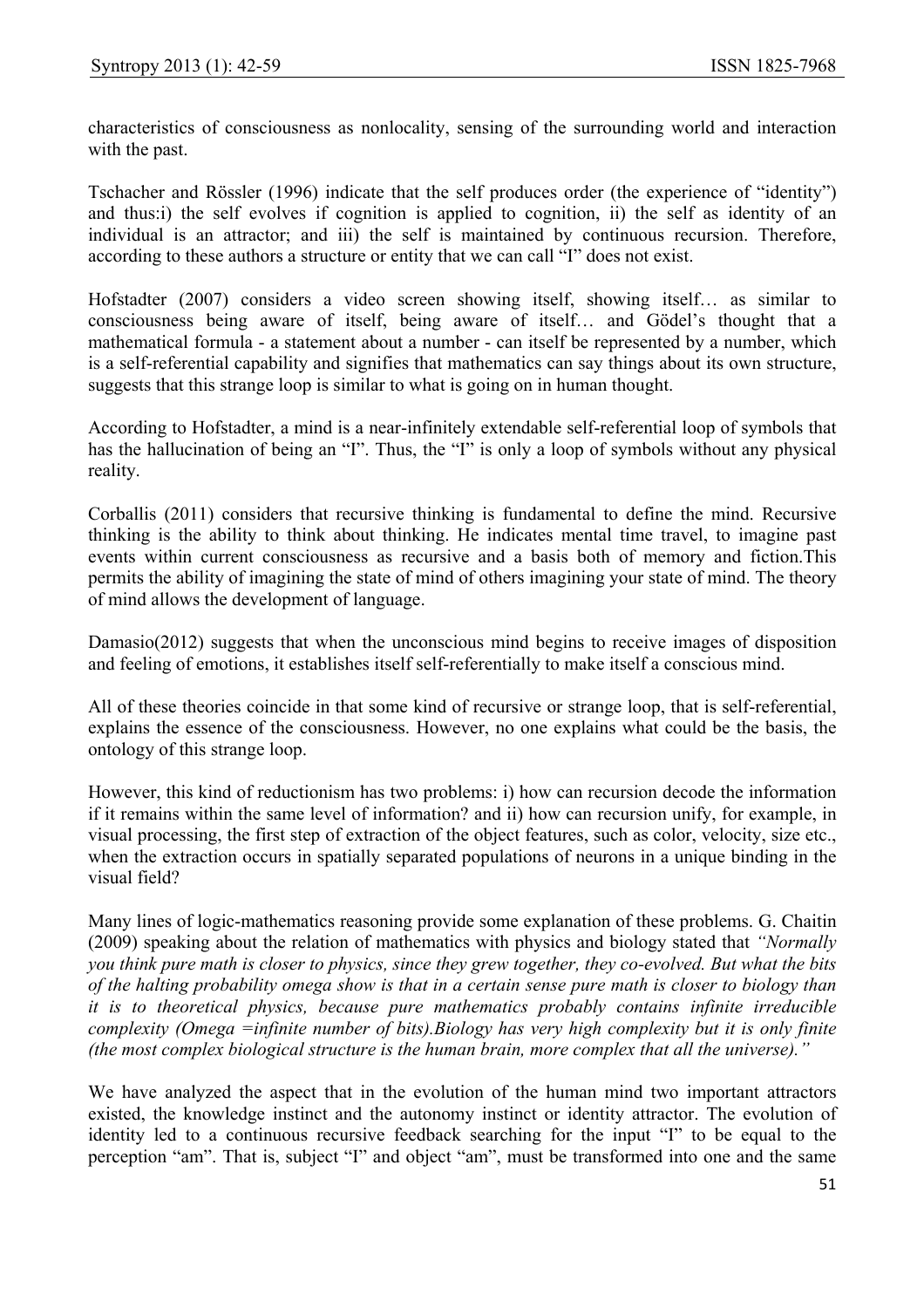entity. This could be the reason for the larger amount of association cortex that, as we have mentioned, *allows humans to respect other related primates*, considering it led to a better endogenous feedback network and synchronization.

Here, we must return to the thought of Hofstadter: the "strange loop" is an abstract loop which, in a series of stages shifting from one level of abstraction (or structure) to another, feels like an upward movement in a hierarchy. He considers that the current "I",the up-to-date set of subjective life aspirations, passions, etc., tampering with the external world and other people, has sparked some "rapid feedback" which, once absorbed in the form of symbol activations, gives rise to an infinitesimally modified "I" that after years converges and stabilizes itself.

However, this is not possible. To reach one's identity (I=am) and to form symbols the "rapid loop" indicated by Hofstadter must arrive at the point of being instantaneous, forming a nonlocal reality. This signifies an upward movement to a superior level of hierarchy that can interpret, decoding the information existent in the input.

Hofstadter explains this process "*It is the upward leap fromraw stimuli to symbols that imbues the strange loop with "strangeness". The overall gestalt 'shape' of one's self- the 'stable whorl, so to speak, of the strange loop constituting one's 'I'- is not picked up by a disinterested, neutral camera, but is perceived in a highly subjective manner through the active processes of categorizing, mental replaying, reflecting, comparing, counterfactualizing, and judging".* However: i) how could there be a stable whorl?and ii)how does the highly subjective manner appear within the same processes?

According to Kauffman (2009,who analyzedthe relationship between reflexivity and eigenform(eigenform of Heinz von Foerster), in the world of eigenform the observer and the observed are one in a process that recursively gives rise to each.The notion of a fixed object appears from a process that produces the apparent stability of the object. The stability of the whorl of Hofstadter is apparent. The model of Kauffman examines the results of a simple recursive process carried to its limit, that is, each step in the process encloses the results of the previous step within a box each time smaller.It should be carried to its limit to obtain the stability. The whorl goes down decreasing or goes up increasing the loop.

In the model of Kauffman going down is similar to successively putting a little box within another larger box. At the limit of an infinite number of boxes we find that the infinite set of boxes is an invariant with the addition of one more box. To obtain an invariant it is necessary go to the limit that is the infinite. The limit of a whorl going down to the infinite is an invariant: a fixed point. It is also the eigenform, its own form or the proper form of the recursion.Mathematically, a point has no parts, it has no dimensions, it is in some concept an infinite (a point is below the Plank length). Similarly, when the human loops, looking for its identity through implicit learning, the difference between input and output times decrease until it disappears, is an instantaneous loop that imbues its 'strangeness'. Maybe, we can say it is an infinite loop, an actual "relative infinite" (or a transfinite).This infinite will emerge by contact with an absolute infinite or some of its properties as we will indicate below.

Kauffman (1987) writes "Self-reference is the infinite in finite guise!".However, Kauffman provides a very important response: "How is this formal self-similarity related to our intuition of self within self through introspection?"This suggests that it is via a feedback cycle and seeing the invariance that we come to a reflection of the self. However, the personal process involves the nonmechanical aspect of integration of the parts into a whole. It is not possible to formalize the entire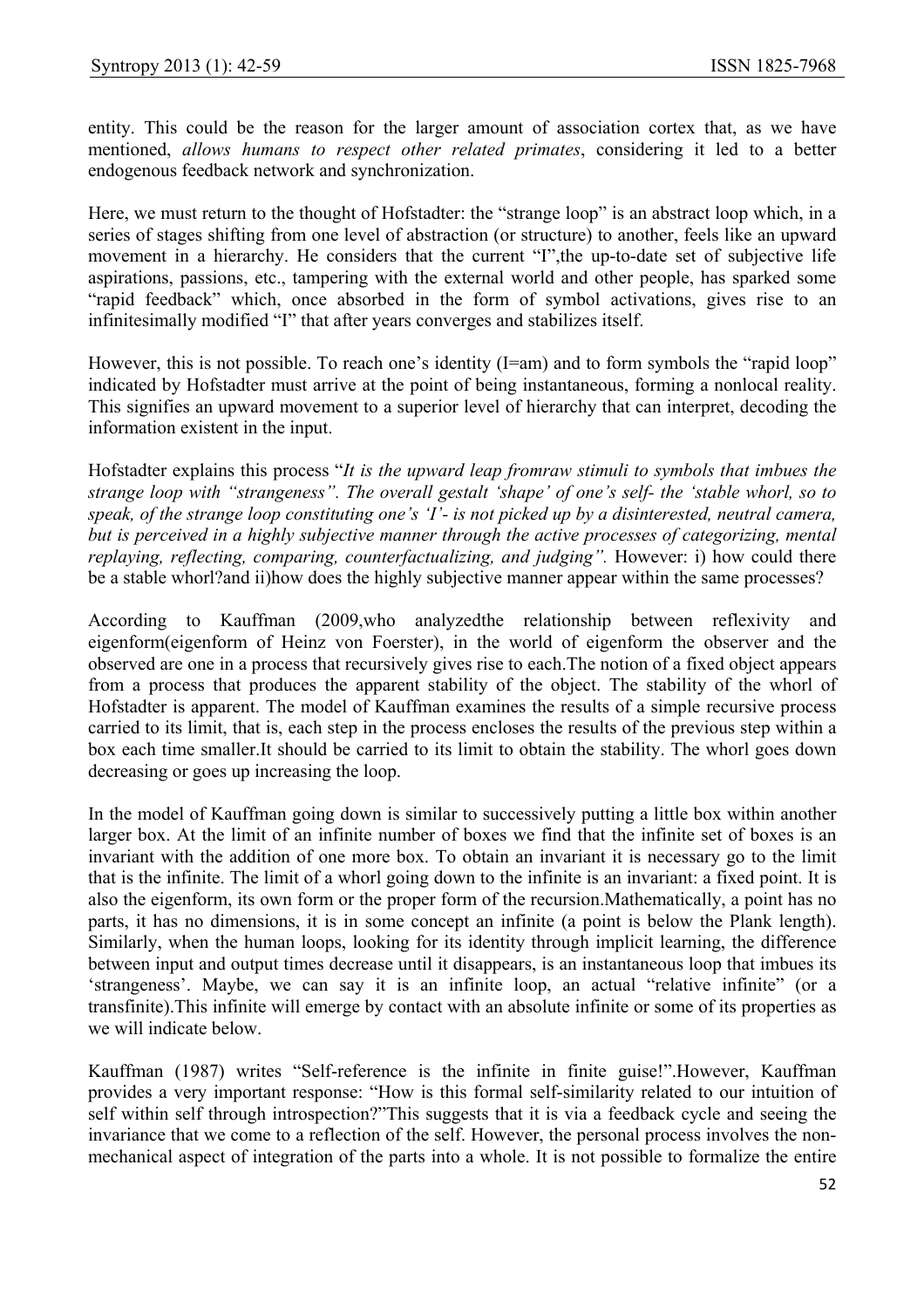circumstances of human self-reference in a system of symbols devoid of an observer and ask "Who or what is the observer*?"*This will be clarified below.

A computer can have a program with the sentence "I know that I know…"It will take a finite time no matter how small to write the sentence. But, it cannot know what it is doing because it can only complete a finite loop not an infinite loop. Evidently, the computer can execute the sentence a finite number of times or an infinite number of times without knowing it. The loop has to be infinite and this must occur in the human mind.

Thinking, when the loop is going up looking for the true, the true of the self or of external world,it will increase until its limit and according to Gödel's Incompleteness Theorem until the infinite.Gödel's theorem says that any system that is complex enough to express mathematics cannot prove, by itself, that everything it says is true. It will always rely on something outside the system. Thus, through implicit learning the human mind will continue until contact with the infinite source of information or some of its properties (infinite irreducible complexity).

This processcarried out during a long evolutionaryperiod may be the reason of humans have a lot more association cortex in absolute terms than other primatesbecause more association cortex leads to a better endogenous feedback network (Augstenborg 2010)and a better synchronization of neurons to enables the instantaneous feedback, the real strange loop.

The infinite source or its property, as in the case of the loop going down, must be the Absolute infinite of Cantor. *With this contact the human mind, which until* that moment cannot interpret itself, by a mechanism of "induction of reflection"considering the known and accepted Reflection Principle, can share every conceivable property of the Absolute (see Rucker, 1982) and so go upwards to a superior level of hierarchy. Thus emerges the decoder, the observer of Kauffman. Rucker quotes Cantor's important and very strong thought: "The fear of infinity is a form of myopia that destroys the possibility of seeing the actual infinite, even though in its highest form it has created and sustains us, and in its secondary transfinite forms occurs all around us, even inhabits our minds".

Furthermore, we can interpret the symbol differently from Hofstadter, because the ceaseless circular process does not transcend to itself and thus cannot create anything.Kauffman (2009) demonstrated that with any transformation T in any domain where an infinite composition of transformations is possible we make  $E = T(T(T(T(T(\ldots))))$  and we find that  $E = T(E)$  is the fixed point that sometimes corresponds to a stability in the domain of the recursion.He also observed that taking a seed z for the recursion and repeating form: z,  $T(z)$ ,  $T(T(z)$ …. in a temporal sequence or recursive process, the products can exhibit similarity to the infinite eigenform and can exhibit novelty and creativity. However, in this case the seed z is transcendent information placed in the system. This kind of information is apparently the only way for the human mind to surpass the Incompleteness Theorem looking for the true.

The non-local phenomena of consciousness can be explained in the quantum world. According to Cramer (2009) "The transactional interpretation, a leading alternative to the Copenhagen interpretation, uses an explicitly nonlocal transaction model to account for quantum events". This model describes any quantum event as a space-time "handshake" executed through an exchange of retarded waves and advanced waves". He adds "The transaction is explicitly nonlocal because the future is, in a limited way, affecting the past (at the level of enforcing correlations)".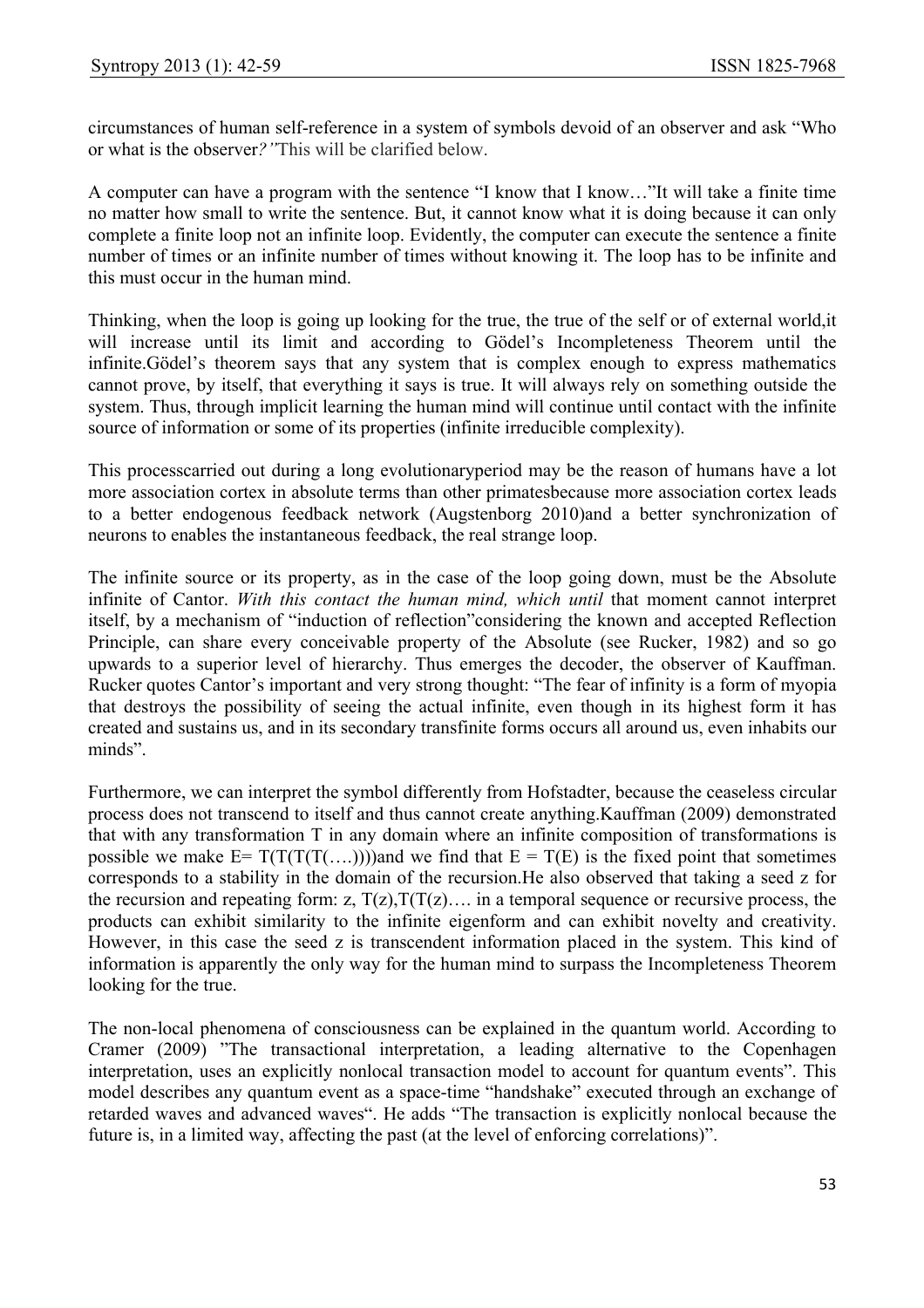Vannini and Di Corpo (2011) indicate that the relativistically invariant wave equation of Klein-Gordon is dependent on a square root and yields two solutions: retarded waves which move forward in time and advanced waves which move backwards in time. Advanced waves were considered to be unacceptable because they contradict the law of causality.

Vannini and Di Corpo following the mathematician Luigi Fantappié noted that advanced waves are governed by a law opposite to entropy which leads to order, differentiation and complexity, named syntropy. The advanced waves are also the basis of attractors. The attractors are situated in the future of the evolution of complex systems.

Thus, the attractor of the human mind identity must be the source of information that guides the evolution by a predominately logic-mathematics structure. This attractor would be the Absolute infinite.

# *8. This hypothesis and the psychology*

It is important to note the relations between this theory and some important psychological schools. This importance is due to the help it can provide in some psychological therapies.

One of these schools is that of C. G. Jung.According to Jung the psyche has three levels: the conscious that is the ego; the personal unconscious, with the memory and emotions; and the collective unconscious that is universal, of all human beings, including the instincts and the archetypes.

Jung distinguishes the ego from the self. The self is primary and the ego develops from it. The self is relational and requires the submission of the ego, a fact that can lead to an individuation crisis. The self is understood as the totality of the body and the mind, the God image (God correspond to our Absolute infinite), and the coincidence of "opposites", our contradictory feelings and impulses. Jung considers the coincidence of opposites to be part of the God and the self-archetypes that enables the individual to transcend and overcome his or her conflicts.We will return to this concept later.

One fundamental concept of Jung's theory is that of individuation.This is the process of becoming a whole identity, a process of self-realization that is to reveal the meaning and purpose of one's life. Individuation is a permanent process that is never completed. There is a circumambulation of the self, everything points towards the center, we could say it is a recursive loop searching for the real identity, the personal realization.

Another important aspect of Jung's theory is to assume intuition to be a normal psychological function. This function permits perceptions to arise from the unconscious with contents as complete wholes.

According Jung (Jung 1969) "it is only through the psyche that we can establish that God acts upon us, but we are unable to distinguish whether God and the unconscious ar4e two different entities. Both are border-line concepts for transcendental contents" and also "The God-image does not coincide with the unconscious as such, but with a special content of it, namely the archetype of the self. It is this archetype from which we can no longer distinguish the God-image empirically".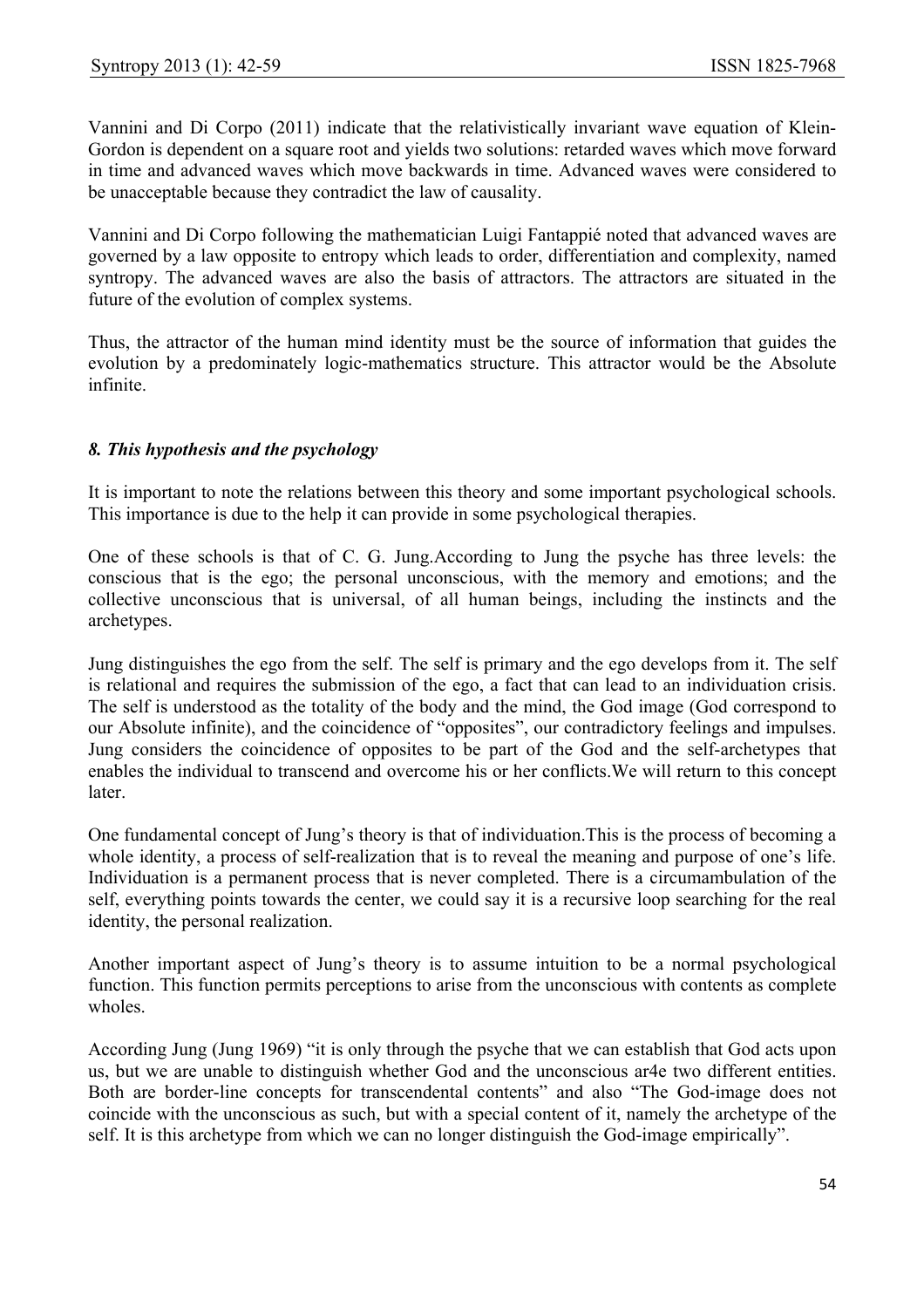Jung considers God as an archetype related to man's evolution. According to some authors, he thinks that it is not possible to prove that the God image is God himself or that the self takes the place of God. Others consider that the God of Jung is not a transcendent reality of whom man may achieve some knowledge but rather a basic tendency of human nature (Schmidt 2005).

Another important school is the "Third Viennese School of Frankl" that appeared after Sigmund Freud's psychoanalysis and Alfred Adler's individual psychology, as a humanistic and existential psychology. Freud indicates the pleasure principle, Adler the will of power and Frankl the will of meaning. The logotherapy of Frankl (1955) observes a person's search for meaning. Logos is a Greek word that denotes meaning. Logotherapy is a process which enables a person to become coherent with his main concern: the meaning of his life. There exist in men a will of meaning that is their main motivation force. Life has meaning in all circumstances and in all men is freedom.

As this latter school supports and is supported by this hypothesis of the real strange loop of selfreflection, I will analyze it showing the correspondence:

i. for Frankland our theory the infinitude of the conscious is revealed in psychology because it is not completely conditioned by the corporeal. Clearly, a residual freedom exists and, thus, a relative independence or autonomy, despite the dependence on the corporeal. The real autonomy of the person is only possible if the person transcends their ego toward an external meaning of their existence.

When the real strange loop emerges the human being obtains its freedom from instinct and impulses. Thus, men need to orient their behavior in life in the face of some contradictory tendencies of both realities. Human beings are permanently questioning regarding their existence and their meaning and they must find the answer in each situation.

ii. another important aspect is the thought of Jungof Frankl that human conscience is, in some sense, the coincidence of opposites. The unity of the human being, despite the somatic and psychic oppositions, constitutes a "coincidence of opposites". Nicolau of Cusa(2005) taught that, in the infinite, the circle coincides with the line, and thus that the Absolute infinite involves "coincident contradictories". Analogously, a "relative infinite" human conscience must involve the coincidence of opposites and comprehend the paradoxes.

A mind that has the power to comprehend the contradiction of the Liar paradox, a mindthat can comprehend the true of the demonstration of the Incompleteness Theorem, derives from a position related to the infinite.

iii. I consider a fundamental thought of Frankl that there are two forms of the unconscious: one similar to that of Freud, with repressed instincts and desires, and the other that is the source of love, art and the ability to transcend. This unconscious spiritual is the deepest root of the Ego. These two aspects of the unconscious are supported by the hypothesis developed herein: one of them, as Jung suggests, carried in the heritage from our long phylogenetic history and the other related to the emergence of the real strange loop that gives origin to self-reflection and to a special informational field that, nonetheless, needs some material transporter.

The existence of core systems that account for the basic number sense in humans suggested by Feigenson et al. (2004) also supports both our hypothesis and that of Frankl. These core systems, according the authors, offer a strong case for representational continuity across development and species and are dependent on a mechanism with a long phylogenetic history. Also, these core systems serve as the foundation for developing more sophisticated mathematics, which is uniquely human, and corresponds to our hypothesis of real strange loop and the spiritual unconscious of Frankl.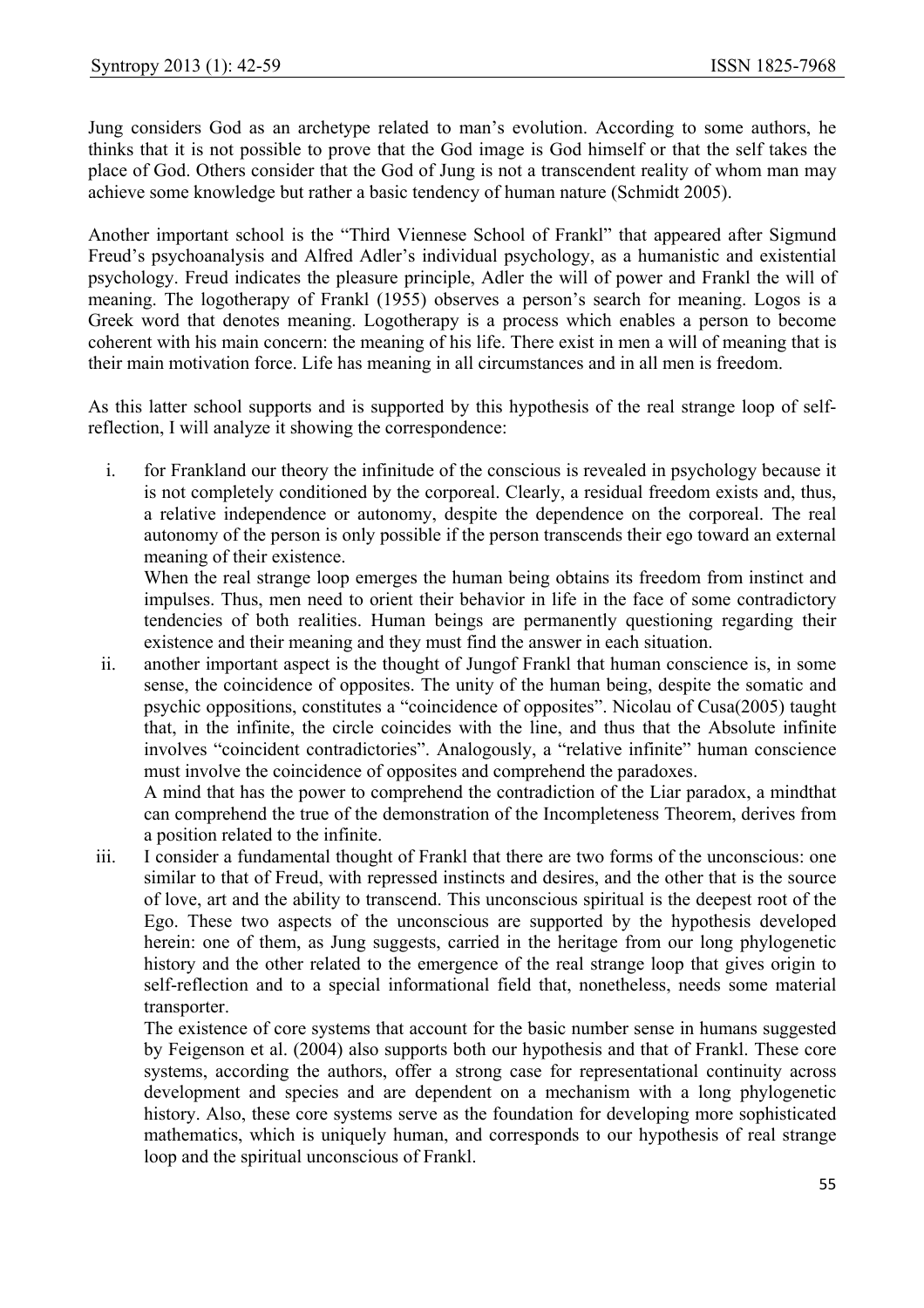Thus, the human structure has two aspects of the unconscious forming a unity that cannot be separated, but where each one of them cannot be reduced to the other. Thus, we have two forms of the "I". One, more superficial and for that easier to follow, which is impulsive, egocentric, aggressive, with an impersonal sexuality tendency which is the heritage of our ancestors (important for survival but the origin of the violence that is the shackle of our civilization) and the second "I", which is deeper and is a product of the emergence of the real strange loop.

In the conception of Frankl (1987) the real ego appears in the spiritual realm where man is free and responsible. This is the realm of real strange loop.The Ego is a reality that distinguishes man. However, the center of the spiritual person is unconscious. It is a reality inaccessible to the conscious. The reality of the relative infinite of our mind remains unconscious.

Psychoanalysis wants to make conscious the unconscious impulsive while existential analysis wants to make conscious the spiritual, the second "I".

- iv. human mind is open to the world; it is not confined to the environment inhabited by its species as in the case of other animals.The human mind is also open to other persons and to the transcendent. Man, by the real strange loop of his consciousness, is liberated from his impulses and instincts. However, to be autonomous, based on the meaning, especially the ultimate meaning, of his existence he should give value to things. This is only possible if things are considered with respect to an absolute value. The extrapolation to the Absolute, to the infinite, is always necessary.
- v. Jung considers intuition to be a normal psychological function, Franklwrote that intuition is "the wisdom of the heart" and that the conscience is the intuitive capacity of man to find the meaning of concrete situation.

Interestingly, In the field of mathematics it is possible to observe notable cases of intuition as that of SrinivasaRamanujan, an obscure and poor man of India, that intuitively wrote important mathematics equations without any proofs. Other important cases are indicated for Davis, Hersh and Marchisotto(1995).These facts could be explained by the relation of our relative infinite consciousness and some other infinite.

Summarizing : the logotherapyand existential analysis discovers, in a first phase, that the condition of being human is to be conscious and responsible, in a second phase that a spiritual unconsciousthat is a source of love, art and transcendence exists and, finally, in a third phase that a latent religiosity unconscious, a state of unconscious relation with God, exists. The relation with God can be unconscious and repressed and thus hidden. However, true religiosity is not impulsive but decisive, because the religiosity is existential or is not absolute.

It is very important to emphasize that Frankl rejected any attempt to subject psychotherapy to religion.Existential analysis and logotherapy lie within the realm of science based on experimental data. Experimentally, Frankl based the reality of the spiritual unconscious on the analysis of dreams and existential analysis which showed that the deepest decisions regarding the human existence are not, as generally believed, conscious, but realized in the unconscious.

This theory of the real strange loop provides scientific support for existential analysis andlogotherapy from the point of view of the human mind evolution and of the emergence of the consciousness by some kind of communication with the Absolute infinite (God of Frankl).

Finally, in the present world, with grave crises, we can observe the predominance of the unconscious impulse manifested in violence, different types of fundamentalism, impersonal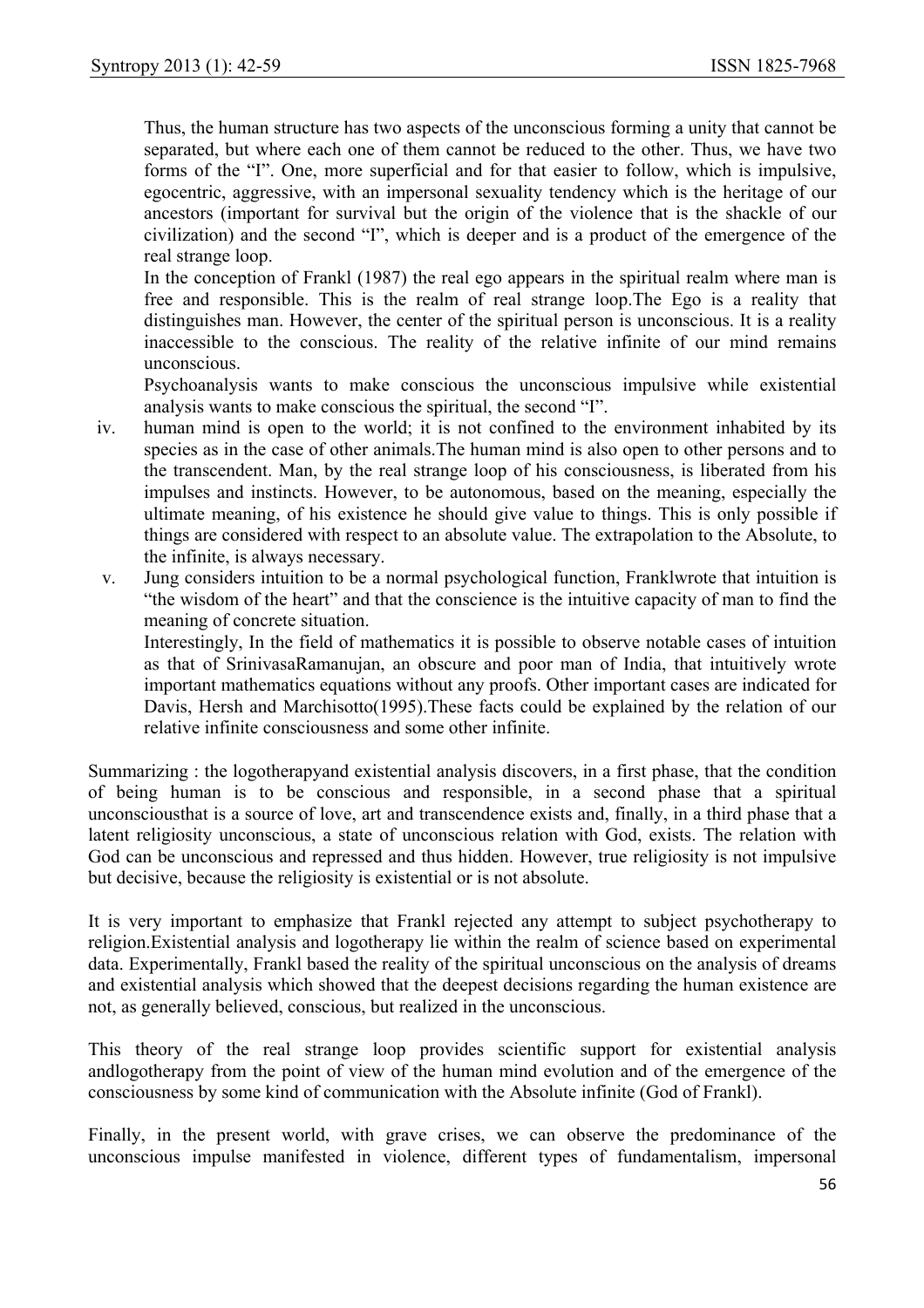sexuality and hedonism, extreme individualism, lack of honesty, white lies, etc. It is clear the fundamental role of that which makes conscious the spiritual: art, science, love, solidarity, etc., first through education at all levels and then via the mass communication media, in order to stimulate the real fraternity that covetousness has concealed.

#### *Acknowledgments*

This research was supported by CNPq (ConselhoNacional de Pesquisa do Brasil)

## *References*

Alon U (2003). Biological Networks: the tinkerer as an engineer. Science, 301, 1866-67.

- Ben Jacob E, Shapoira Y andTauber AI (2006). Seeking the foundation of cognition bacteria:From Schrödinger's negative entropy to latent information. Physica A: Statistical Mechanics and its Applications, 359, 495-524.
- Chaitin G (2009). How Real are Real Numbers?Lecture given at Wilfrid Laurier University in Waterloo, Canada. Retrieved from http://www.cs.auckland.ac.nz/~chaitin/metabiology.pdf.

Chalmers DJ (1995). Facing up to the problem of consciousness.J. Conscious. Stud., 2, 200-219.

- Chomsky N (1975). Reflections of Language. NY: Pantheon Books.
- Corballis MC (2011). The origins of Human Language, thought and civilization. USA: Princeton Univ. Press.
- Couder Y and Fort E (2006).Single-particle diffraction and interference at a macroscopic scale. Phys. Rev. Lett., 97, 154101.
- Coulder Y, Fort E, Gautier CH andBoudaoud A (2005). From bouncing to noncoalescence of drops on a fluid bath.Phys. Rev. Lett., 94, 177801.
- Cramer JG (2009). Quantum nonlocality and the possibility of superluminal effects. Proceeding of the NASA breakthrough propulsion physics workshop, 12-14.
- Cusa N de (2005). Un ignorantediscurreacerca de lamente. Argentina: BilingüeEd.Biblos.
- Damasio AR (1992). The selfless consciousness. Behav. Brain Sci., 15, 208-209.
- Damasio AR (2012). Self comes to mind: constructing the conscious brain. USA: Pantheon Books.
- Dorus S, Vallender EJ, Evans PD, Anderson JR, Gilbert SL, Mahowald M, Wyckoff GJ, Malcom CM andLahn BT (2004).Accelerated evolution of nervous system genes in the origin of Homo sapiens. Cell, 119, 1027-1040.
- Feigenson I, Dehaene S andSpelke E (2004). Core systems of number. Trends Cogn. Sci., 8, 307- 314.
- Frankl VE (1955). La Psicoterapia en la prácticamedica. Buenos Aires: Escuela.
- Frankl VE (1987). El hombre doliente. FundamentosAntropológicos de la psicoterapia.Barcelona: **Herder**
- Freeman WJ (1999) Consciousness, Intentionality, and Causality.J. Cons. Studies, 143-172.
- Hameroff, S(1996). Did consciousness cause the Cambrian Evolutionary explosion? In HameroffS, Kasniak A and ScottAC (Eds.). Toward a science of consciousness: the first Tucson discussions and debates. Cambridge: MIT Press.
- Hawks JD, Hunley K, Lee SH andWolpoff MH (2000). Population bottlenecks and Pleistocene human evolution. Molecular biology and Evolution, 17, 2-22.
- Hills TT (2006). Animal foraging and the evolution of goal-directed cognition. Cog. Sci., 30, 3-41. Hofstadter D (2007). I am a strange loop. USA: Basic Books.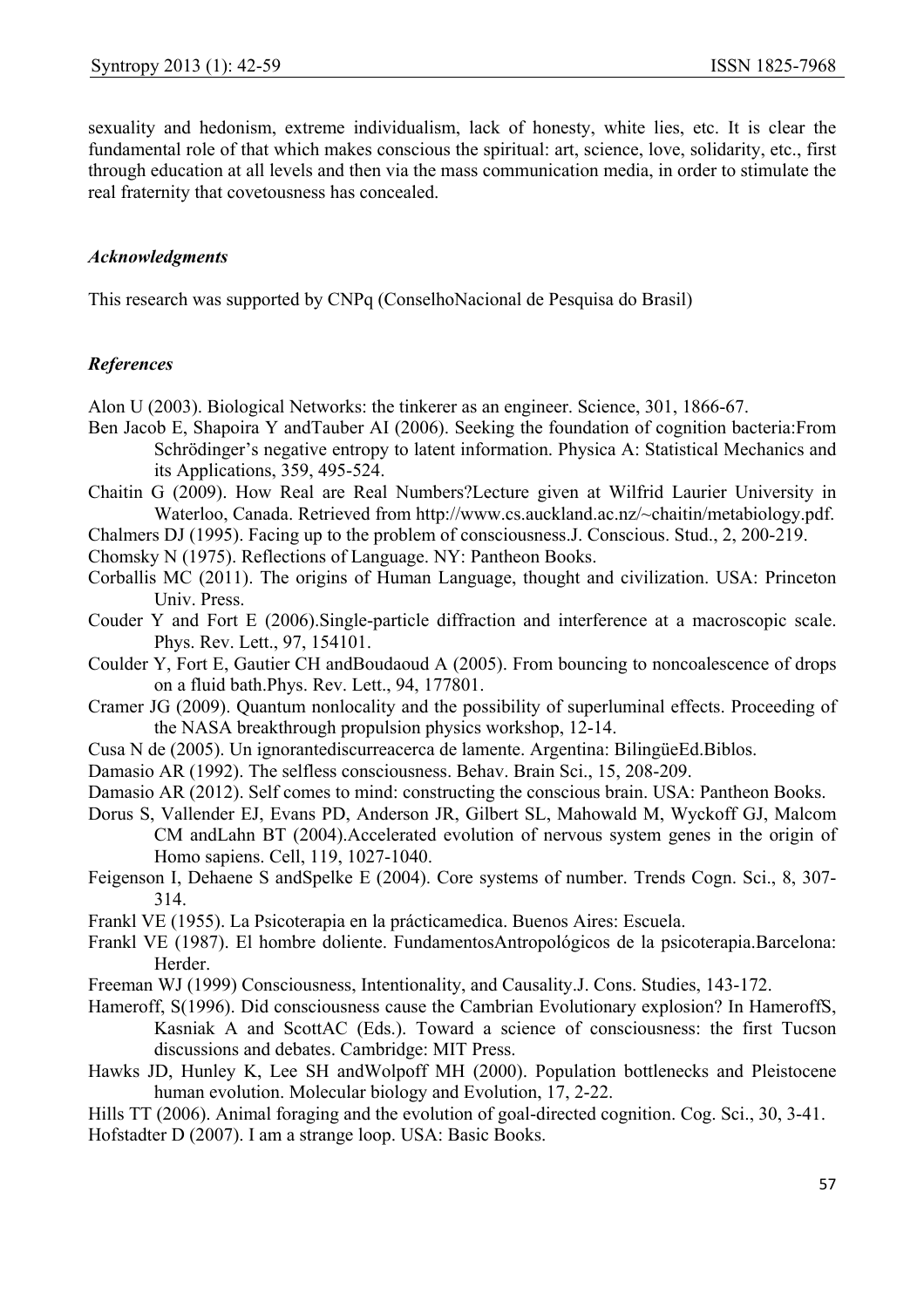- Jablonka E and Lamb MJ (2006). The evolution of information in the major transition. J.Theor. Biol., 239, 236-46.
- Kaas JH (2005). From mice to men: the evolution of the large, complex human brain. J. Biosci., 30,155-65.
- Kauffman LH (1987). Self-reference and recursive forms.J. Social Biol. Struct., 10, 53-72.
- Kauffman LH (2009). Reflexivity and eigenform: the shape of process. Constructivist Foundations, 4, 121-136.
- Kivell TL, KiviJM, Churchill SE,Schmid P and Berger LR (2011). Auistralopithecussediba hand demonstrates mosaic evolution of locomotor and manipulative abilities. Science, 333, 1411-17.
- Koch C and Crick F (1991). Understanding awareness at the neuronal level. Behav Brain Sci., 14, 683-685.
- Lee SH andWolpoffMH (2003). The pattern of evolution in Pleistocene human brain size. Paleobiology, 29, 186-196.
- Mainzer K (1997). Thinking in complexity: the complex dynamics of matter, mind and mankind. Germany: Springer-Verlag.
- McDowell MJ (2001).The three gorillas: an archetype orders a dynamic system. The Journal of Analytical Psychology, 46, 4.
- Perlovsky LI (2006). Toward physics of the mind: concepts, emotions, consciousness, and symbols. Physics of Life Reviews, 3, 23-55.
- Pickering R, Dirks PHG,JinnahZ, de RuiterDJ, ChurchillSE, HerriesAIR, Woodhead JD, Hellstrom JC and Berger LR (2011).Australopithecus sediba at 1.977 Ma and implications for the origin of the genus Homo. Science, 333, 1421-23.
- Preuss TM (2011). The human brain: rewired and running hot. Ann N.Y. Acad. Sci, 1225, S1 E-182-E191.
- Preuss TM (2004). What is it like to be Human? In Gazzaniga, M.S. (Eds.). Cognitive Neurosciences. Cambridge, MA: MIT Press.
- ReberAS (1989). Implicit learning and tacit knowledge. J. Exp. Psycholog: General, 118, 219-235.
- Reber AS (1993). Implicit learning and tacit knowledge: An essay on the cognitive unconscious. Oxford: Oxford Univ. Press.
- Reinis S, Holub RF andSmrz P (2005). A quatum hypothesis of brain function and consciousness. CeskoslovenskaFyziologie, 54, 26-31.
- Reinis J (2007). Can hard problem of consciousness be solved? CeskoslovenskaFyziologie, 56, 134- 137.
- Seitz AR and Watanabe T (2003). Is subliminal learning really passive? Nature, 422, 36.
- Robertson R (1995). Jungian archetypes: Jung, Gödel and the History of archetypes. York Beach, Maine: Nicolas-Hays, Inc.
- Ruff CB, TrinkausE and Holliday TW (1997). Body mass and encephalization in Pleistocene. Nature, 387, 173-76.
- Schmidt MA (2005). Individuation: finding oneself in analysis-taking risks and making sacrifices. The Journal of Analytical Psychology, 50, 595-616.
- Shapiro JA (2006). Genome informatics: The role of DNA in cellular computations. BiolTheor., 1, 288-301.
- Shapiro JA (2007). Bacteria are small but not stupid. J. Stud. Hist. Phil. Biol& Biomed Sci., 38, 807-819.
- Tattersall I (2002). The monkey in the mirror:Essays on the science of what makes us humans. USA: Harcourt Inc.
- Tschacher W andRösslerOE(1996). The self: a processual Gestalt. Chaos, Solitons& Fractals, 17, 1011-1022.